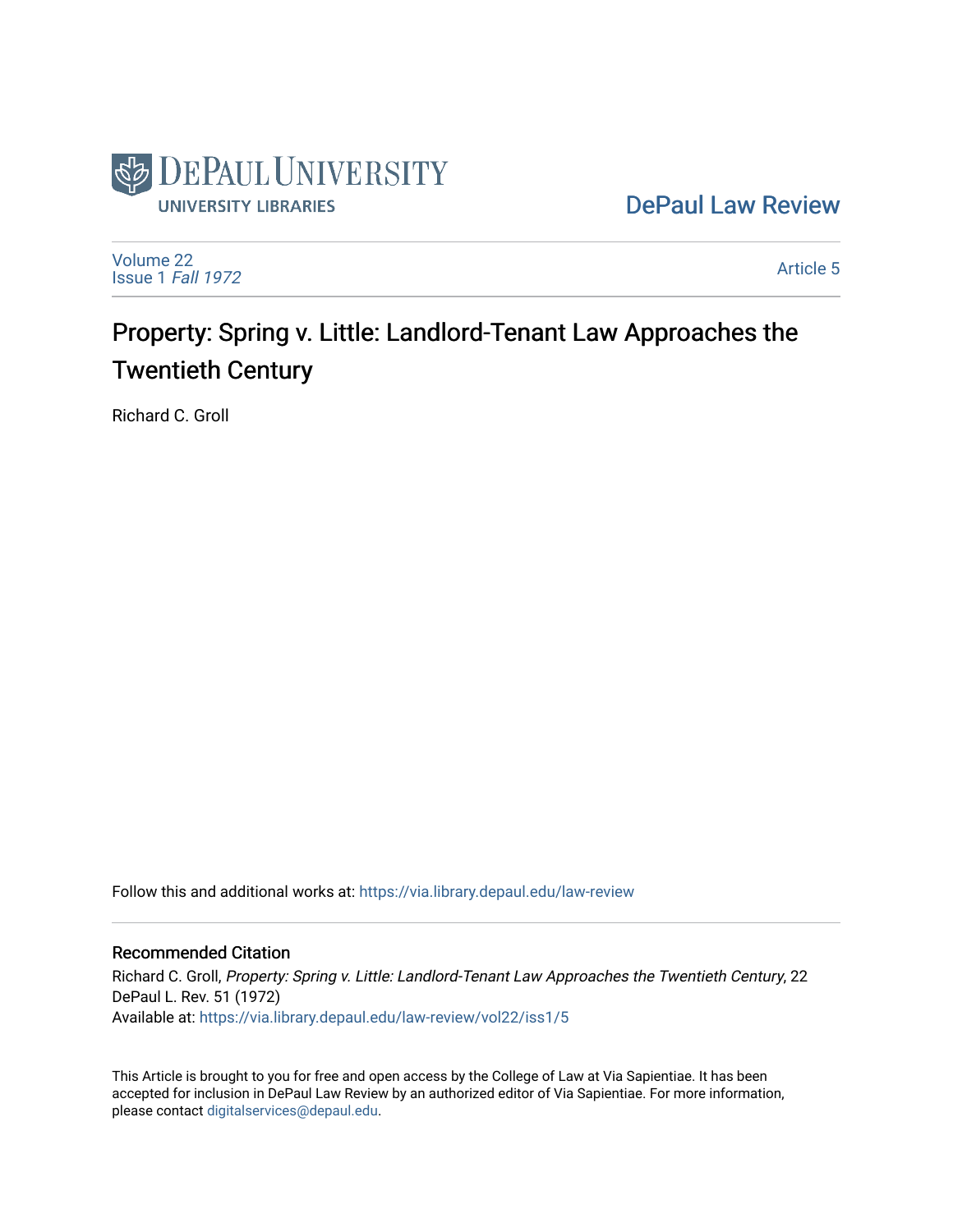# PROPERTY: SPRING v. LITTLE: LANDLORD-TENANT LAW APPROACHES THE TWENTIETH CENTURY

#### **RICHARD C. GROLL\***

When the American city dwellers, both rich and poor, seek "shelter" today, they seek a well known package of goods and services-a package which includes not merely walls and ceilings, but also adequate heat, light and ventilation, serviceable plumbing facilities, secure windows and doors, proper sanitation, and proper maintenance.<sup>1</sup>

HILE THIS "well known package" may represent the expectations of an urban dweller when he rents an apartment, the crucial question is: Do his expectations represent enforceable rights? The Illinois Supreme Court has taken the first step towards realization of the package in *Spring v. Little.2*

The supreme court opinion dealt with two cases, consolidated by the appellate court because of their similarity.

### **SPRING** *V.* LITTLE

Emma Little entered into an oral lease with Jack Spring on August 1, 1961, to rent an apartment located at 3901 West Jackson Boulevard in the City of Chicago. After a series of renewals of the lease, the tenant, Little, alleged that on August 1, 1967, an agreement was reached to renew the lease for another term. In order to entice this renewal, the landlord, Spring, allegedly, orally promised to: place screens on all windows throughout the demised premises; replace rotten window sashes; repair defective electrical sockets; and redecorate the apartment. When the promised performance was not delivered, Little stopped paying rent. When eviction was sought, the tenant resisted, theorizing that the landlord's failure to properly maintain the demised premises is a defense to plaintiff's action.

<sup>\*</sup> Professor and Dean of the College of Law, DePaul University; **J.D.,** Loyola University; LL.M., Northwestern University.

**<sup>1.</sup>** Javins v. First National Realty Corp., 428 F.2d **1071,** 1074 **(D.C.** Cir. 1970).

<sup>2. 50</sup> Ill. 2d **351, 280** N.E.2d **208** (1972).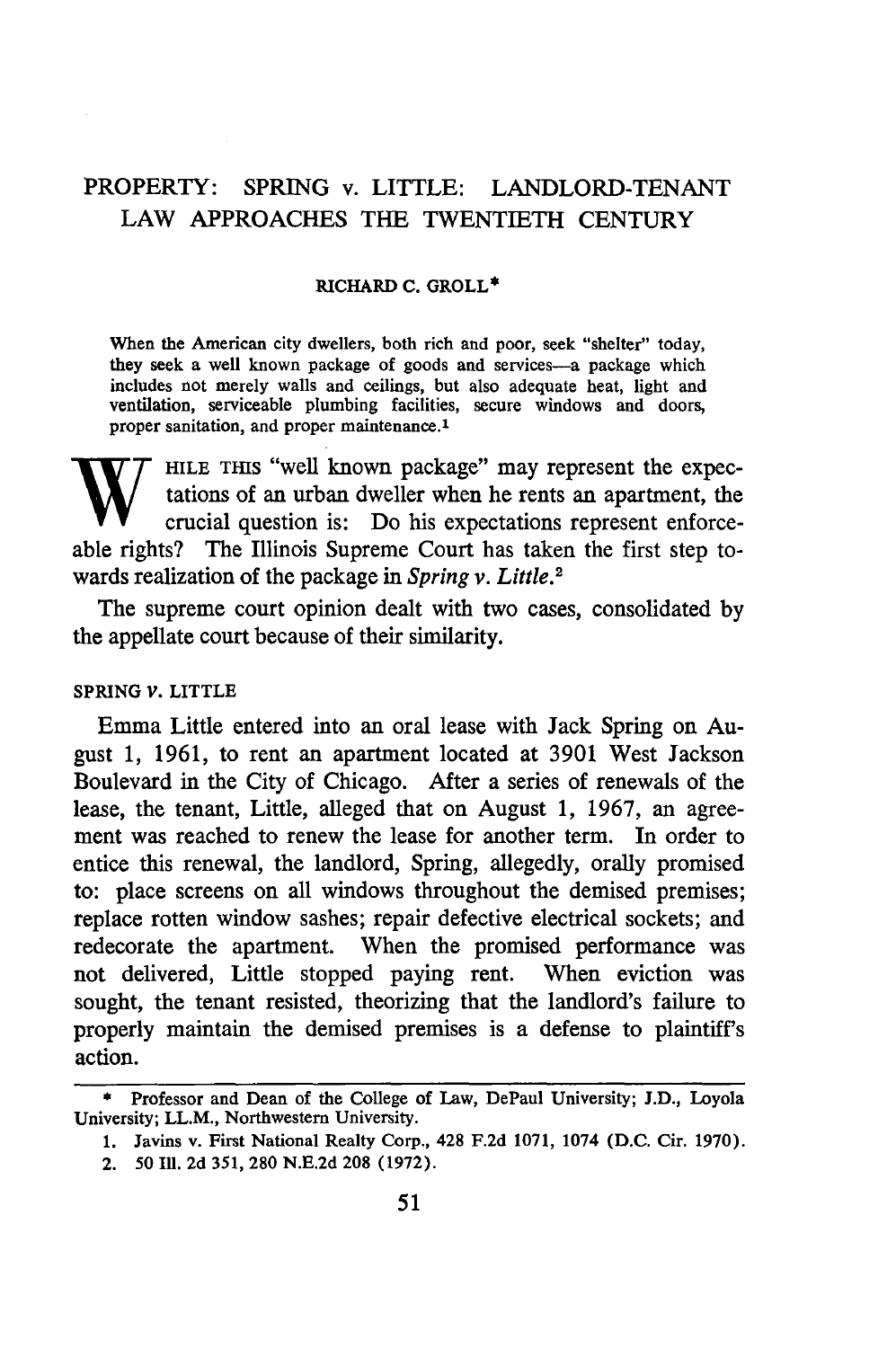### **SUTTON** & **PETERSON, INC.** V. PRICE

Price entered into a written lease with Sutton & Peterson, Inc. on December 17, 1966, for an apartment in Chicago. The lease was renewed on April 4, 1968, and, allegedly, the landlord's agent orally promised that: all violations of the Chicago Housing Code would be cured; water damage to plaster and paint would be repaired; the halls and stairways would be adequately lighted; a workable buzzer system would be installed; adequate and safe electrical systems would be installed; and various animals harbored in the basement would be eliminated. Acting in a manner similar to that of tenant Little, tenant Price withheld rent when the promised maintenance work was not performed.

Unprecedented affirmative defenses for resisting eviction were proffered by the tenants in these cases.<sup>3</sup> In each instance, there were numerous defects upon the demised premises, representing violations of the Chicago Housing Code. Such defects, in the eyes of the tenant, rendered the premises unfit and unsafe for human habitation and, therefore, caused the landlord to breach an implied warranty of habitability. Each tenant urged the court to view the tenant's promise to pay rent as dependent upon the landlord's implied obligation to provide a habitable apartment.

## WHAT IMPLIED WARRANTY?

The essential nature of the relationship between landlord and tenant developed in feudal England.<sup>4</sup> Having its origins in an agrarian society, the lease has been viewed primarily as a conveyance of a less-than-freehold estate and usual contract principles do not necessarily apply.<sup>5</sup> The landlord's prime duty has been to execute a valid conveyance and refrain from disturbing the tenant's peaceable possession of the demised premises.<sup>6</sup> In return, the creation of a tenancy obligated the tenant to pay rent. This obligation to pay was not generally terminated unless the tenant was dispossessed by the landlord's interfering action.

*<sup>3.</sup> See* ILL. REV. **STAT.** ch. 57 **(1971).**

*<sup>4.</sup> See* **1 AMERICAN LAW** OF PROPERTY **§ 3.11 (A.J. Casner ed. 1952).**

*<sup>5.</sup> Id.*

*<sup>6.</sup> See generally* Quinn **&** Phillips, *The Law of Landlord-Tenant: A Critical Evaluation of the Past with Guidelines for the Future,* **38 FORDHAM L.** REV. **225 (1969).**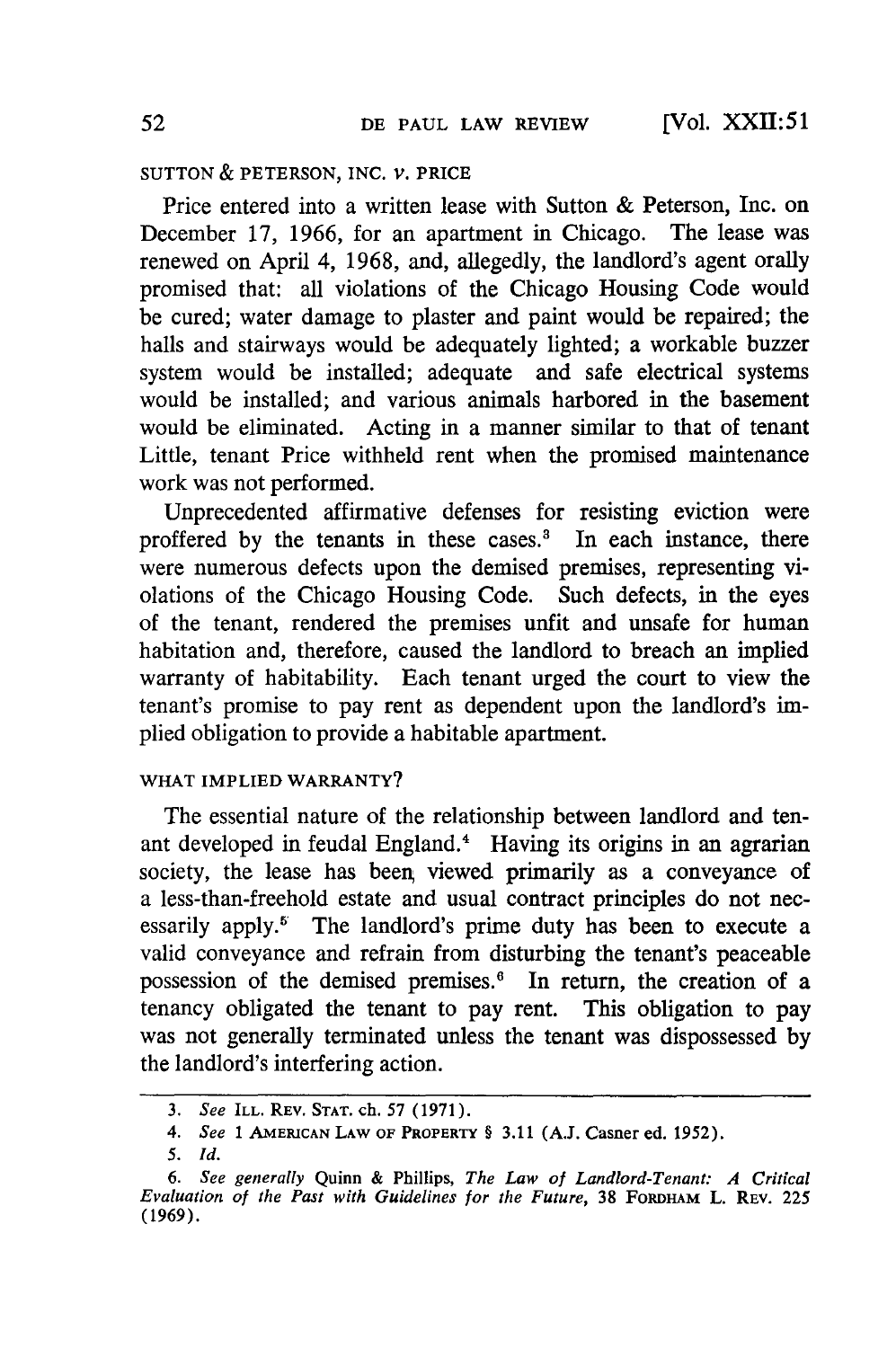#### 1972] **PROPERTY**

Traditionally, the most basic legal principle governing the relationship was the doctrine of *caveat emptor-i.e.,* the lease contained no warranty that the demised premises were fit for habitation.7

Another governing concept was the independent covenant doctrine." As the landlord-tenant relationship was viewed primarily as a conveyance of land, all covenants entered into between the parties were deemed incidental. **A** two-level analysis has been applied in describing the relationship.<sup>9</sup> The basic or essential level involved the exchange of the implied quiet enjoyment duty for the payment of rent. **A** second tier developed as society became more urbanized. For instance, if a tenant renting an apartment was to receive light, decorating or the like, the failure of the landlord to fulfill these requirements at this level did not give the tenant the right to terminate.<sup>10</sup> In general, when faced with breach, the tenant's remedy was at law and recovery was limited to money damages.<sup>11</sup>

The concept of independence of covenants was applicable even to

7. The doctrine of *caveat emptor* is predicated on the assumption that the tenant inspects the demised premises and based thereupon decides to rent or not, depending upon his preferences. It has, therefore, been diminished in its harsh application where the landlord knows or has reason to know of a latent defect *(i.e.,* one which the tenant would not normally discover at the time of his initial inspection of the demised premises), existing at the commencement of the tenancy. Failure to disclose this defect may lead to tort liability. **RESTATEMENT (SECOND) TORTS** § **356** (1965). In addition, subsequent discovery of the defect, assuming it is material, may allow the tenant the option of rescission. PROSSER, THE LAW OF TORTS §§ 102-103 (3d ed. 1964). *See also* Sanford v. Lee, 248 Mich. 496, **227** N.W. 695 (1929); Clark v. Lewis, **139** Ark. 308, **213** S.W. 746 (1919).

Another exception has been drawn where the demised premises are rented fully furnished for short-term residential purposes. This exception has been drawn be- cause the nature of the transaction is such that the tenant should not reasonably be expected to inspect the premises. *See also* Smith v. Marrable, 152 Eng. Rep. **693** (1843); Ingalls v. Hobbs, **156** Mass. 348, 31 N.E. **286** (1892).

A final exception has been created when the tenant entered into a lease for premises yet to be constructed, since there is, obviously, no opportunity for the tenant to inspect. *See* Woolford v. Electronic Appliances, 24 Cal. **App.** 2d 385, **75** P.2d 112 **(1938).**

- **8.** Quinn & Phillips, *supra* note 6, at **233.**
- **9.** Casner, *supra* note 4, at § 3.47.

**10.** "[P]artly because a lease is regarded primarily as a conveyance **by** the common law, partly because the law governing leases has been dealt with in con- nection with the law of real estate, and became settled before the law of mutually nection with the law of real estate, and became settled before the law of mutually dependent promises was established, and partly no doubt because leases have ordinarily been elaborately written documents in which the parties might be supposed to have expressed their intent with considerable fullness **....**" 3 WILLISTON, CON-TRACTS § 890, at 2520 (Rev. ed. 1936).

**11.** Rubens v. Hill, 213 **Ill.** 523, **72** N.E. 1127 (1904).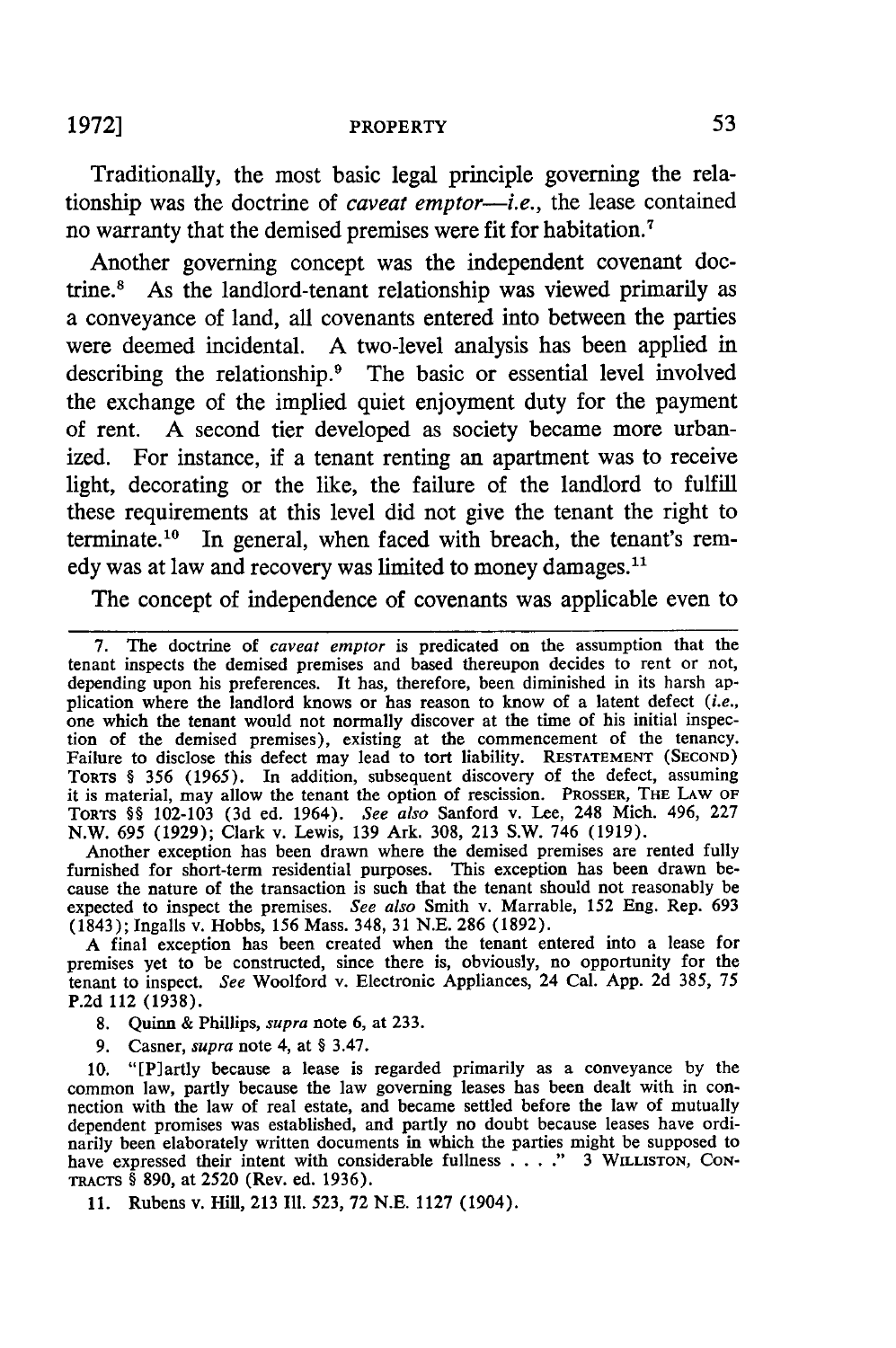promises obligating the landlord to maintain the demised premises. If the tenant were in a position of equal bargaining strength,<sup>12</sup> the use of an express lease covenant would be an appropriate method of providing adequate maintenance. However, even if the tenant is able to secure a covenant obligating the landlord to repair, traditional concepts place the renter in a less than ideal position.<sup>18</sup> Lease provisions to repair have been viewed to be independent of the duty to pay rent, and breach does not grant the tenant an option to terminate. $14$ 

Applying early common law principles, a doctrine of eviction existed, but afforded very few remedies to the tenant.<sup>15</sup> Should a tenant be physically evicted by the title paramount of another, the obligation to pay rent was suspended. While contract principles could have been utilized to reach this result, maxims of property law were brought into play in order to avoid a substantial departure from the past. The tenant's obligation to pay rent under these circumstances was ended based on the theory that the land would not earn the rent for payment in turn to the landlord.<sup>16</sup> The title paramount of another released the tenant as a breach of the covenant of quiet

13. 3 WILuSTON, CONTRACTS § 890 (Rev. ed. 1936).

14. When the landlord is in breach of a covenant of repair, the tenant must, if the defects are of a minor nature, make the repairs himself and sue the landlord for the cost. If, however, the defects are substantial, the tenant may sue for damages—the difference between the value of the premises in-repair and out-of-

repair. Oppenheimer v. Szulerecki, 297 III. 81, 130 N.E. 325 (1921).<br>The tenant, faced with breach, may plead the cost of repairs or damages as a set-off when sued for rent due and owing. However, Illinois had not, until r *Compare* Rubens v. Hill, 213 **Ill.** 523, 72 N.E. 1127 (1904) *with* Truman v. Redesch, 168 Ill. App. 304 (1912). This distinction has been changed by Spring v. Little, 50 **I11.** 2d 351, 280 N.E.2d 208 (1972). *See* note 39 *infra* and corresponding text.

Finally, where the defects are of a substantial nature, the tenant need not make the repairs himself and hence the doctrine of constructive eviction may be available as a remedy, *infra* note 18 and corresponding text.

15. Rapacz, *Origins & Evolution of Constructive Eviction in the United States,* **I** DEPAUL L. REv. 69, 72 (1951).

**16.** *Id.* at 73.

<sup>12. &</sup>quot;[N]o longer does the average prospective tenant occupy a free bargaining status and no longer do the average landlord-to-be and tenant-to-be negotiate a lease on an 'arm's length' basis. Premises which, under normal circumstances, would be completely unattractive for rental are now, by necessit **If** our law is to keep in tune with our times we must recognize the present day inferior position of the average tenant vis-a-vis the landlord when it comes to negotiating a lease." Rectmeyer v. Sprecker, 431 Pa. 284, 290, 243 A.2d 395, 398 (1968).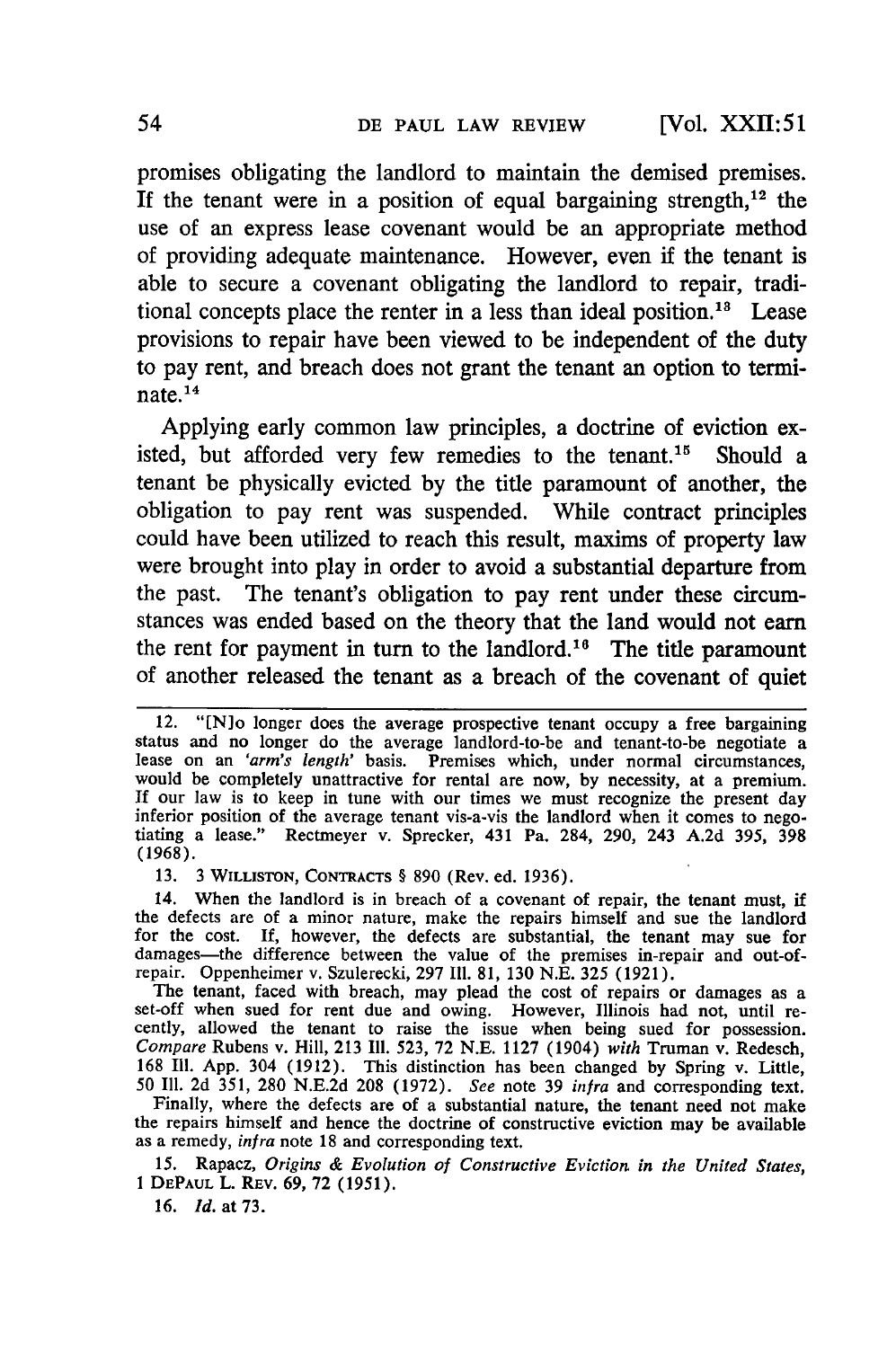# 1972] PROPERTY **55**

enjoyment. The early case of *Pendleton v. Dyett17* introduced the concept of constructive eviction in the United States. In a blackletter law fashion, this doctrine has the effect of discharging the tenant from his obligation to pay rent when the landlord or his agent breaches a duty owed which substantially interferes with the tenant's beneficial enjoyment of the premises, provided the tenant abandons the demised premises within a reasonable time.<sup>18</sup>

While there has been considerable liberalizaton of the doctrine as originally promulgated, the tenant's remedy is predicated upon a showing that the deficiency in the condition of the demised premises results from the breach of some duty owed **by** the landlord. However, the doctrine of constructive eviction has not, in general, obviated the more basic concept of *caveat emptor.'9* It has not in the course of time reformed the notion that a tenant must inspect the premises and rent or not, according to his preferences. The initial minimum condition of the premises has continued to be determined **by** the strength of the tenant's bargaining position, which, in eras of housing shortage, is nonexistent.

A myriad of solutions have been offered in order to place upon the landlord a threshold duty with respect to the condition of the premises being rented. Each attempts to assist the tenant in his bargaining with landlords. The most common solution proffered by courts and writers is an implied warranty of habitability.<sup>20</sup>

#### SURVEY OF APPROACHES

To follow the old rule of no implied warranty of habitability in leases would, in our opinion, be inconsistent with the current legislative policy concerning housing standards. The need and social desirability of adequate housing for people in this era of rapid population increases is too important to be rebuffed by that obnoxious legal clich6, *caveat emptor.2 <sup>1</sup>*

19. Rapacz, *supra* note 15, at 80.

20. *See generally* Peters, *Implied Warranty of Habitability: An Incipient Trend in the Law of Landlord-Tenant,* 40 FORDHAM L. REv. 123 (1971).

21. Pines v. Perssion, 14 Wis. 2d 590, **596, 111 N.W.2d** 409, 412-13 (1961).

<sup>17. 4</sup> Cow. 581 (N.Y. 1825).

<sup>18.</sup> As traditionally applied, the doctrine of constructive eviction was applicable only when each of the following elements were satisfied: (1) the landlord, or his agent, must intentionally act or fail to act in violation of an expressed or inferred obligation; (2) the act or omission must cause a material deprivation of the tenant's use and beneficial enjoyment of the premises; and (3) the tenant must vacate the premises within a reasonable length of time. *See generally* Rapacz, *supra* note 15; Casner, *supra* note 4, at § 3.51.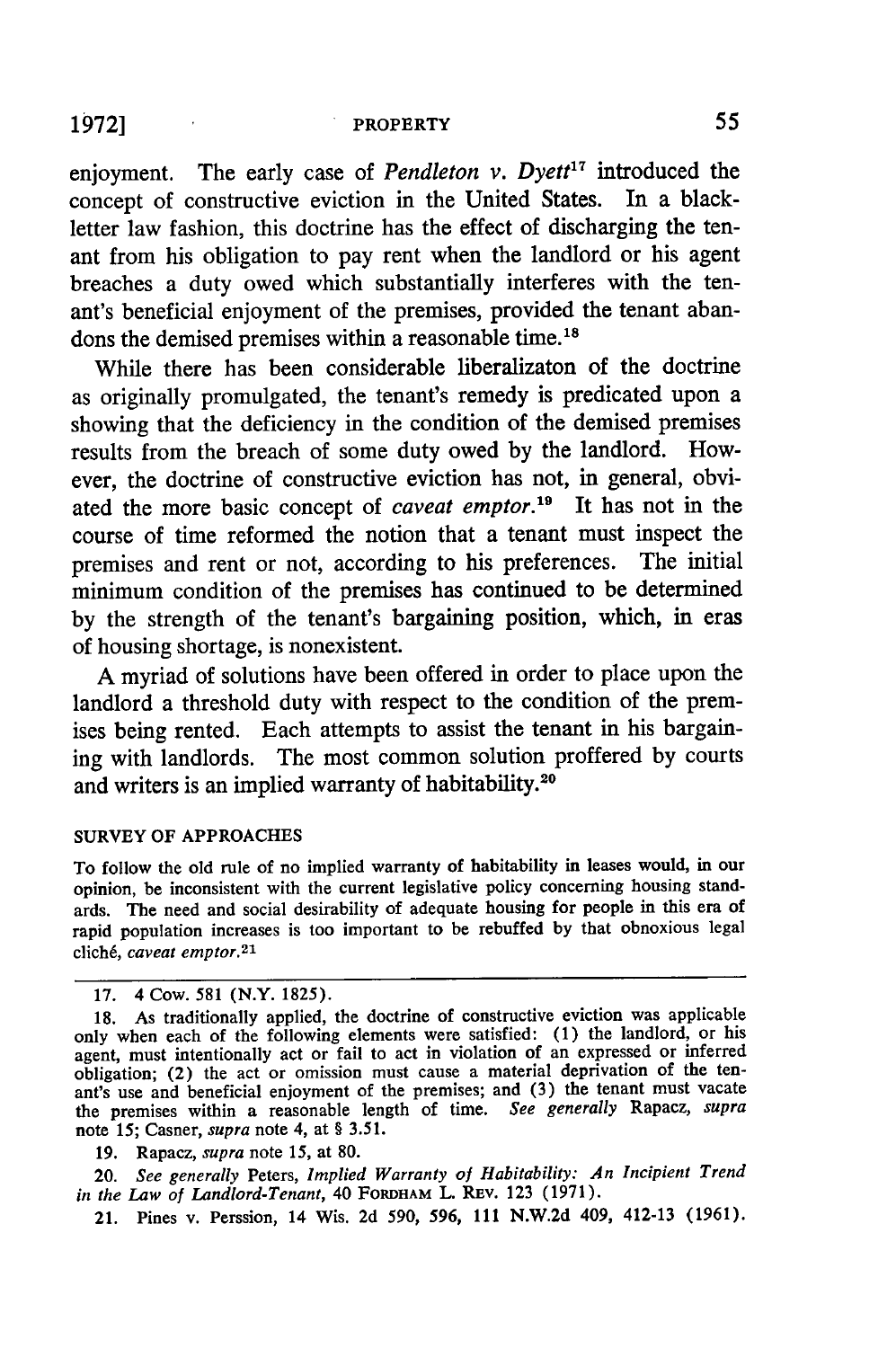[Vol. XXII: **51**

In *Pines v. Perssion*,<sup>22</sup> several University of Wisconsin students rented a furnished house. After extended efforts to bring the premises into an adequate state of repair, they brought an action to rescind the lease, recover their rent deposit and a sum equivalent to the value of their maintenance labors. In treating this situation, the Wisconsin Supreme Court implied from the existence of building codes a policy judgment that dwellings should be habitable. The court also cited the shortage of adequate housing as a factor in reaching their result. The solution presented was the creation of an implied warranty which the lessor in the instant case had breached because the house, as rented, had defective plumbing, heating and wiring-all of which violated applicable building codes.

The Supreme Court of Hawaii, in *Lemle v. Breeden*,<sup>23</sup> was confronted with a tenant who abandoned a Tahitian-style home near Diamond Head when it was discovered that the house was rat-infested. The court decided to use this fact situation to announce: The application of an implied warranty of habitability in leases gives recognition to changes in leasing transactions today. It affirms the fact that a lease is, in essence, a sale as well as a transfer of an estate in land and is, more importantly, a contractual relationship.<sup>24</sup>

Given the contractual nature of the modern landlord-tenant relationship, the Hawaii court proceeded to justify the creation of an implied warranty of habitability and fitness for use by contemporary analogies.

It is a doctrine [an implied warranty] which has its counterparts in the law of sales and torts and one which when candidly countenanced is impelled by the nature of the transaction and contemporary housing realities. <sup>25</sup>

The case which appears to have generated the widest notation is *Javins v. First National Realty Corporation.26* Here, an action for possession was instituted against a nonpaying tenant. The tenant raised as a defense the existence of numerous violations of the applicable housing code. In attacking this fact situation, the United States court of appeals not only announced the existence of an implied

<sup>22. 14</sup> Wis. 2d 590, 111 N.W.2d 409 (1961).

<sup>23. 51</sup> Hawaii 426, 462 P.2d 470 (1969).

<sup>24.</sup> *Id.* at 433, 462 P.2d at 474.

**<sup>25.</sup>** *Id.*

<sup>26. 428</sup> F.2d 1071 (D.C. Cir. 1970).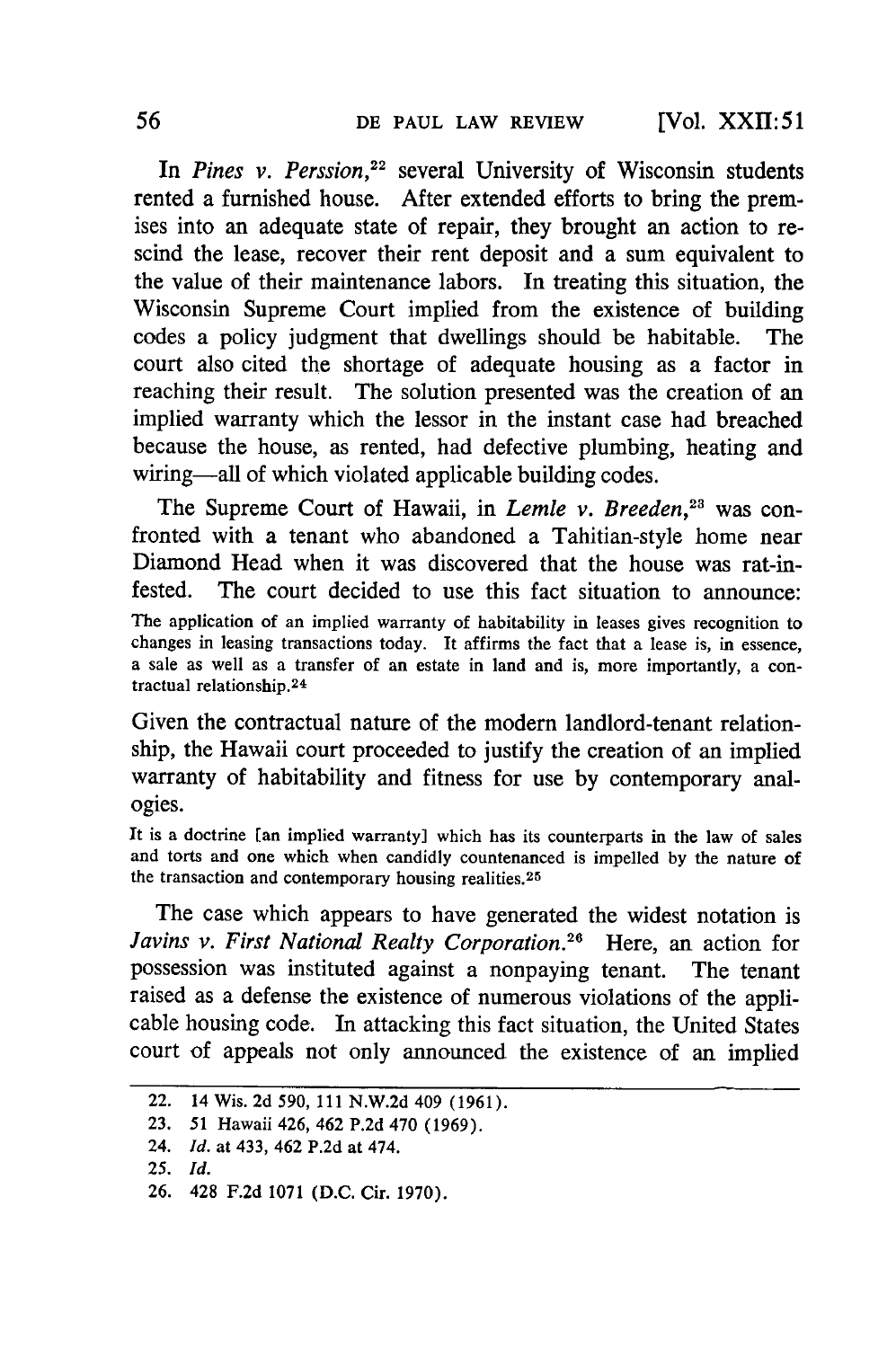PROPERTY

warranty, but held that general contract principles should apply between landlord and tenant.

## ILLINOIS **SUPREME COURT**

Citing *Javins* extensively, the Illinois Supreme Court utilized the conflict between Jack Spring and Emma Little to announce:

[W]e hold that included in the contract, both oral and written, governing the tenancies of the defendants in the multiple unit dwellings occupied **by** them, is an implied warranty of habitability **.... <sup>27</sup>**

The court set forth at length the reasons supporting the imposition of this warranty. It reviewed the common law doctrine of *caveat emptor* which originated in an agrarian society where the understandable emphasis was upon the income-producing character of the soil. The mid-twentieth century urban dweller, however, bargains for the residential unit and not for fertile soil. The court also rendered an interesting commentary in which it contrasted the "jack-ofall-trades" farmer of previous generations and the simple accouterments of the 19th century farming homes with the complex apparatus which typify an urban apartment complex. Finally, the court reasoned that the typical city resident-at least those in need of protection-had neither the means nor desire to invest a substantial amount of money in their short-term housing unit.

Though articulating the existence of an implied warranty, the crucial question becomes: when is there a breach? The warranty, in the words of the supreme court, is "fulfilled **by** substantial compliance with the pertinent provisions of the Chicago building code."<sup>28</sup> While it was determined that the defendants had sufficiently shown violation of the standard to order a reversal and remand, the real impact of the decision will only be realized when this tight phrase is defined.

The District of Columbia court in *Javins v. First National Realty Corporation*,<sup>29</sup> the case so heavily cited by the Illinois Supreme Court, set their standard of habitability as full compliance with the

**19721**

<sup>27.</sup> **50** Ill. 2d at 366, 280 N.E.2d at 217.

**<sup>28.</sup>** *Id.*

<sup>29. 428</sup> F.2d 1071 (D.C. Cir. 1970).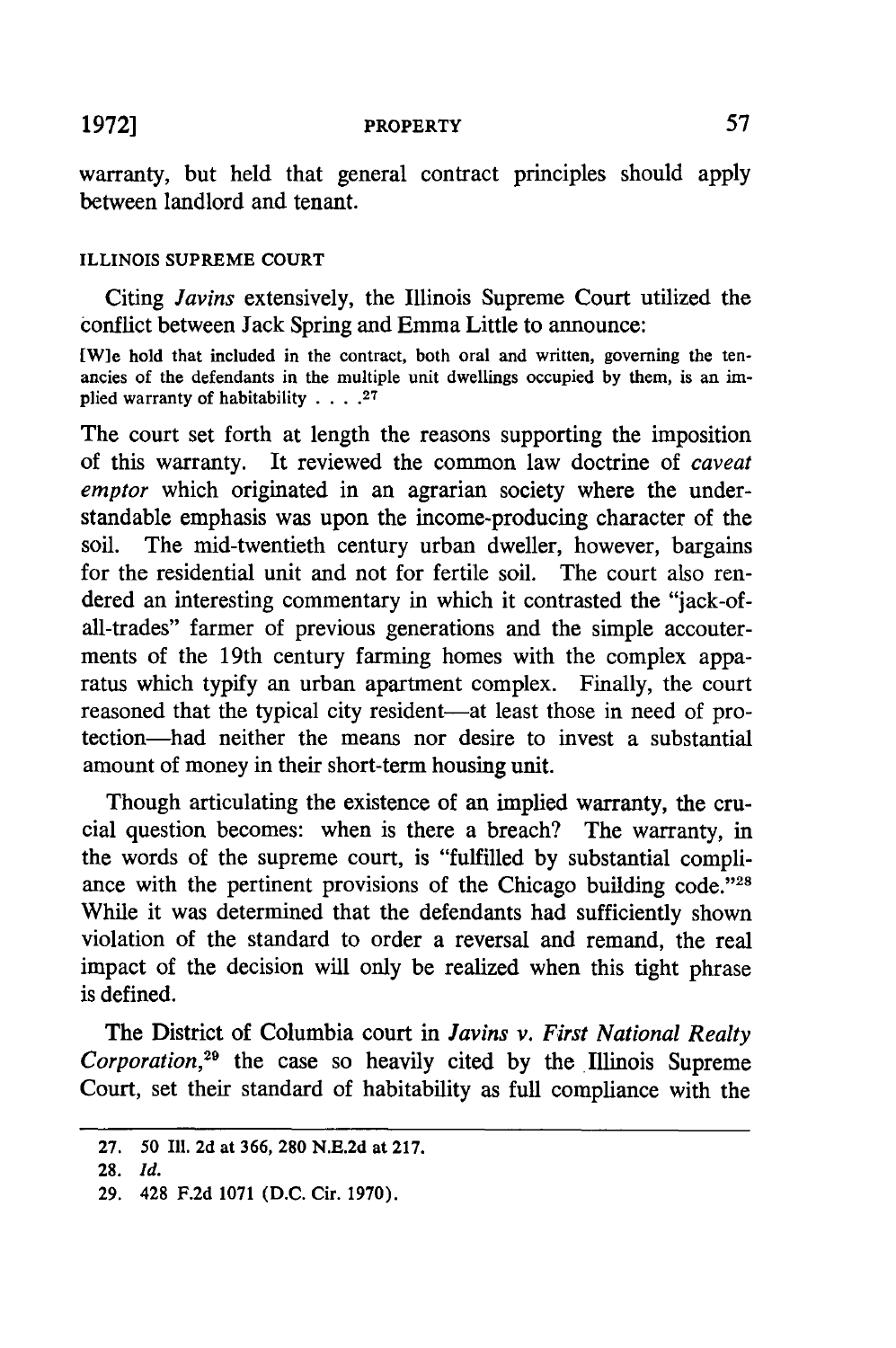applicable building code, but did cite that minor violations, unrelated to habitability, would not constitute breach.

There is, obviously, great apprehension as to how this standard will be applied. This fear was articulated **by** Mr. Justice Kluczynski in his dissenting opinion:

The rule of law established by the opinion will do more harm than good. It will create a maze of practical problems of substantive and procedural nature, and will inundate the already understaffed metropolitan courts with a flood of protracted litigation. Numerous frivolous, trivial and spurious claims will unduly delay the termination of possessory rights in land and property.<sup>30</sup>

Still another crucial aspect of the landlord-tenant relationship was left ambiguous by the supreme court opinions; to wit: what is the tenant's remedy when faced with breach of the warranty? It appears reasonably clear that if an affirmative duty is placed upon the landlord via the warranty, then breach should afford the tenant the option of avoiding the tenancy by abandonment.<sup>31</sup> However, the court was quite clear that the decision should not be interpreted as relieving the tenant of the obligation to pay rent even though he is faced with the landlord's breach. $32$  The right to abandon and rescind is not a real remedy.<sup>33</sup> Hence, the question is: what other relief is available?

A remedy suggested by the New Jersey court in *Marine v. Ireland8 <sup>4</sup>* would allow a tenant, faced with breach, the option of making the necessary repairs himself and deducting the cost from future rents.

34. 56 N.J. 130, 265 A.2d 526 (1970).

<sup>30.</sup> *50* **Ill. 2d** at 372, 280 N.E.2d at 220.

<sup>31.</sup> Each of the major cases cited from other jurisdictions in recognizing the existence of an implied warranty of habitability indicated that the tenant, when faced with breach, was afforded the contract remedies of damages or rescission. *See* Pines v. Perssion, 14 Wis. 2d 590, **111** N.W.2d 409 (1961); Lemle v. Breeden, 51 Hawaii 426, 462 P.2d 470 (1969); Javins v. First National Realty Corporation, 428 F.2d 1071 (D.C. Cir. 1970).

<sup>32. 50</sup> Ill. 2d at 367, 280 N.E.2d at 217.

<sup>33.</sup> Commenting on that requirement of the doctrine of constructive eviction which requires abandonment of the premises by the tenant, one New York court said: "[The] rule rests upon the reasoning that if the premises in fact were not fit for occupancy, the tenant would not have retained possession but would have moved elsewhere, and his remaining in the premises belies any claim that they were<br>not fit and habitable. Such a rule should prevail where a market of available not fit and habitable. Such a rule should prevail where a market of available apartment or dwelling accommodations exist. However, where there are no living accommodations available elsewhere or there is such a scarcity of the reason upon which the rule is based disappears .... " Majen Realty Corp. v. Glotzer, 61 N.Y.S.2d 195, 196-97 (1946).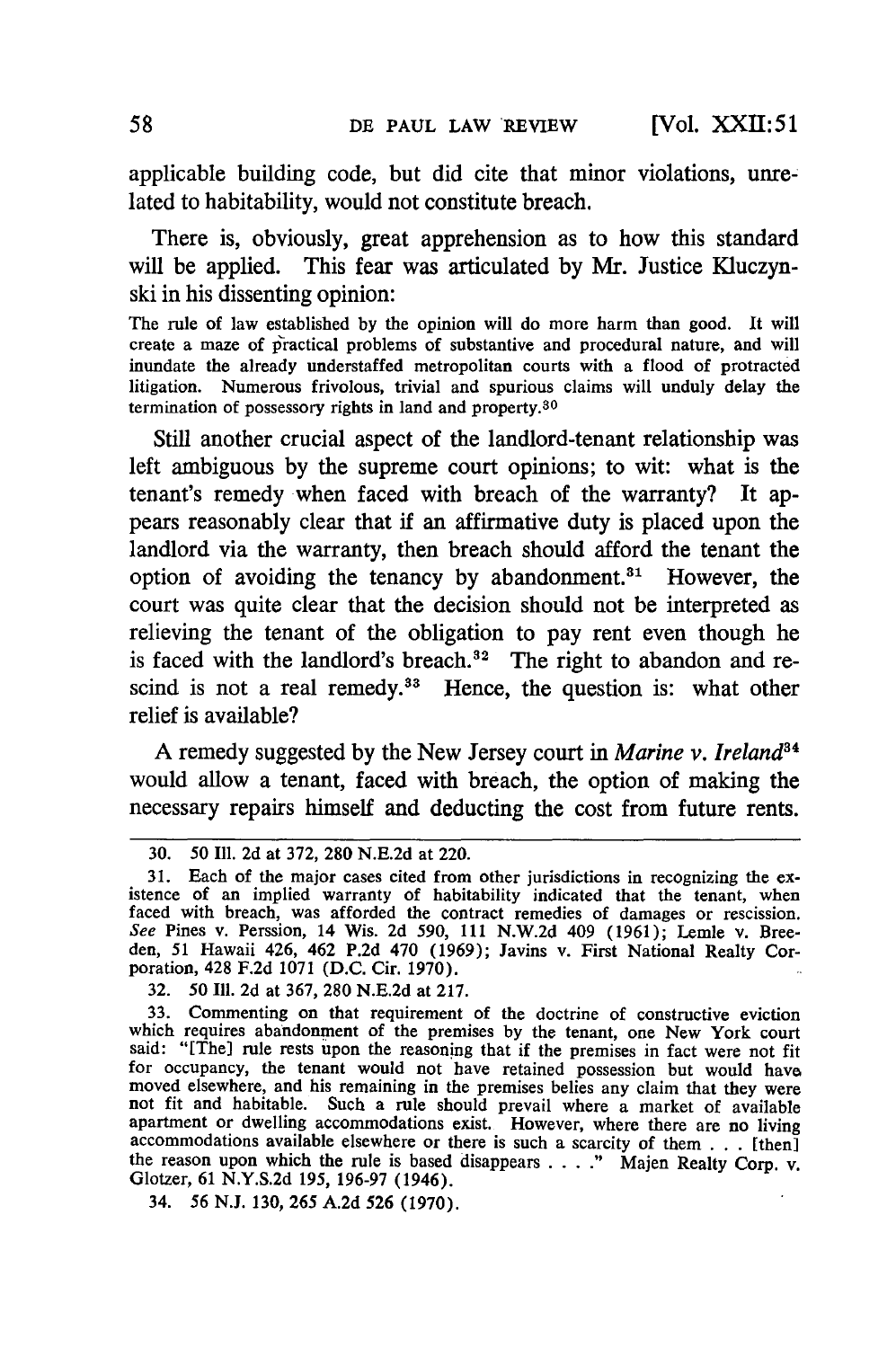While this solution does compel the landlord to place the demised premises in a habitable state, this approach is available to few tenants because they simply lack the funds to effectuate a result consonant with the projected remedy.<sup>35</sup>

Another remedy is proffered **by** some courts **by** ruling that a landlord-tenant "contract" entered into at a time when building code violations exist is illegal. $36$  Because the landlord-tenant relationship is deemed void and unenforceable, the courts, while not treating the tenant as a trespasser, imply a tenancy-at-will which is subject to ready termination **by** either party. Such an approach represents a simplistic approach to a complex problem. In essence, this tenant remedy merely permits termination at will when the demised premises are not in compliance with minimum housing standards. It is, therefore, similar to giving the tenant a right of abandonment, but is not calculated to penalize a landlord who fails to keep the building within the standards set **by** applicable housing codes. One way of handling this approach would be to relieve the tenant of *all* rental obligations until evicted **by** court action.

In *Kline v. Burns*,<sup>37</sup> a somewhat cumbersome, but probably effective, remedy was suggested:

If a material or substantial breach of the implied warranty of habitability is found, the measure of the tenant's damages is the difference between the agreed rent and the fair rental value of the premises as they were during the occupancy **by** the tenant in an unsafe, unsanitary or unfit condition. In other words, the tenant's rent liability will be limited to the difference between the agreed rent and the reasonable rental value in their condition while occupied.<sup>38</sup>

Clearly, this solution may well cause a serious delay in what has been rather routine eviction hearings;<sup>39</sup> however, other choices do seem

- **37. 276** A.2d 248 (N.H. **1971).**
- **38.** *Id.* at 252.

**39.** In a New Jersey case where the tenant was suing for a refund of rent already paid because of the existence of building code violations, the court commented: "The most difficult aspect of this case is the determination of the amount of abatement to which the tenant is entitled. No expert testimony was produced to show the fair value of the premises without the services which the landlord was required to supply. The tenant urges that this be done on a finding of fact that there has been a percentage reduction in use which entitles the tenant to a corresponding abatement in rent. There is almost a complete absence of authority on

<sup>35.</sup> This result is drawn **by** analogy to the "repair and sue doctrine" applied where the landlord breaches an express covenant of repair, *supra* note 14.

**<sup>36.</sup>** Brown v. Southall Realty, **237** A.2d 834 (D.C. App. **1968).**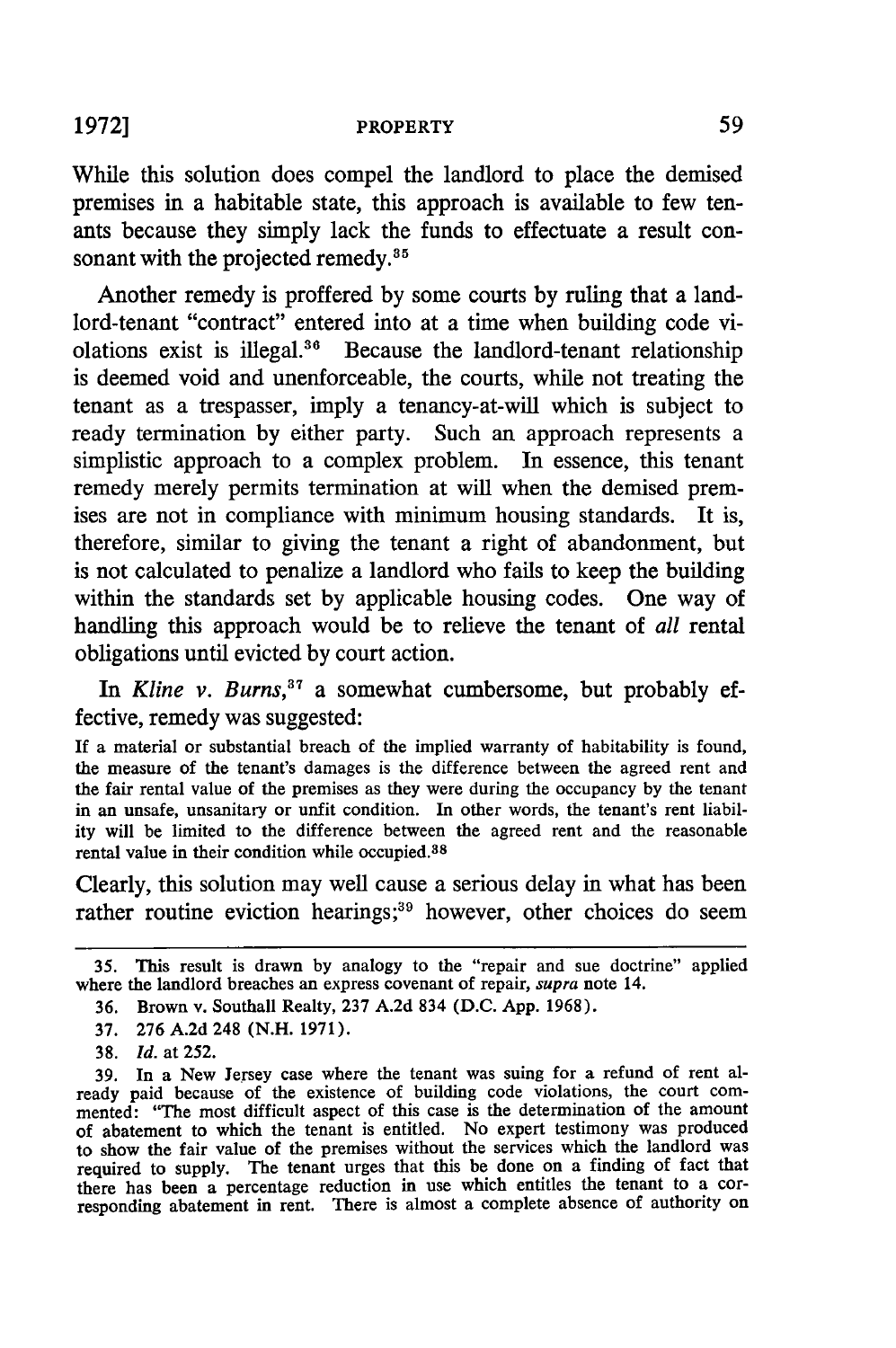**[Vol.** XXII: **51**

less desirable. Merely allowing the tenant the option of abandoning is not a meaningful remedy as the average city resident has no genuine alternative *(i.e., no other better place to move)*.<sup>40</sup>

While not explicitly announcing that the tenant, **by** virtue of a breach of the implied warranty, suffers damages which reduce his rental obligations, the Illinois Supreme Court clearly implied that it adopted such a rule in that section of the opinion which treated the procedural aspects of an eviction proceeding.

Having created the implied warranty of habitability, the Illinois Supreme Court was forced to review its impact upon the Forcible Entry and Detainer Statute.<sup>41</sup> The setting was simple. Each tenant had withheld rent because, in his eyes, a breach of the warranty existed. Not receiving the rent, the landlord proceeded to seek eviction, taking a position clearly consistent with traditional property concepts.42

In an eviction proceeding, based upon nonpayment of rent, the Illinois statute provides:

The defendant may under a general denial of allegations of the complaint give in evidence any matters in defense of the action. No matters not germane to the distinctive purpose of the proceeding shall be introduced **by** joinder, counterclaim or otherwise.<sup>43</sup>

The question presented was: may the breach of the warranty be raised, as a defense, in an eviction proceeding? The court simply stated: Yes. Citing a 1937 amendment to the eviction statute, which reads, "a claim for rent may be joined in the complaint and judgment obtained for the amount of rent found due . . .,"<sup>44</sup> the court reasoned that since the essence of the landlord's action was predicated upon nonpayment of rent, the tenant may clearly introduce evidence that, because of the breach of warranty, none was due and owing.<sup>45</sup> To the extent the tenant raised as an affirmative

- 42. *Supra* note 10, and corresponding text.
- 43. ILL. REV. **STAT.** ch. 57, § 5 **(1971).**
- 44. *Id.*

the subject." Academy Spires, Inc. v. Brown, **111 N.J.** Supp. **477,** 485, **268** A.2d *556,* 561 (1970).

<sup>40.</sup> For a study of the urban housing shortage and evidence that more than eight million live in substandard housing units, *see* H.R. Rep. No. 365, 89th Cong., **1st** Sess. (1965).

<sup>41.</sup> ILL. REV. **STAT.** ch. 57 (1971).

<sup>45. &</sup>quot;It would be paradoxical, indeed, to hold that if there were actions to re-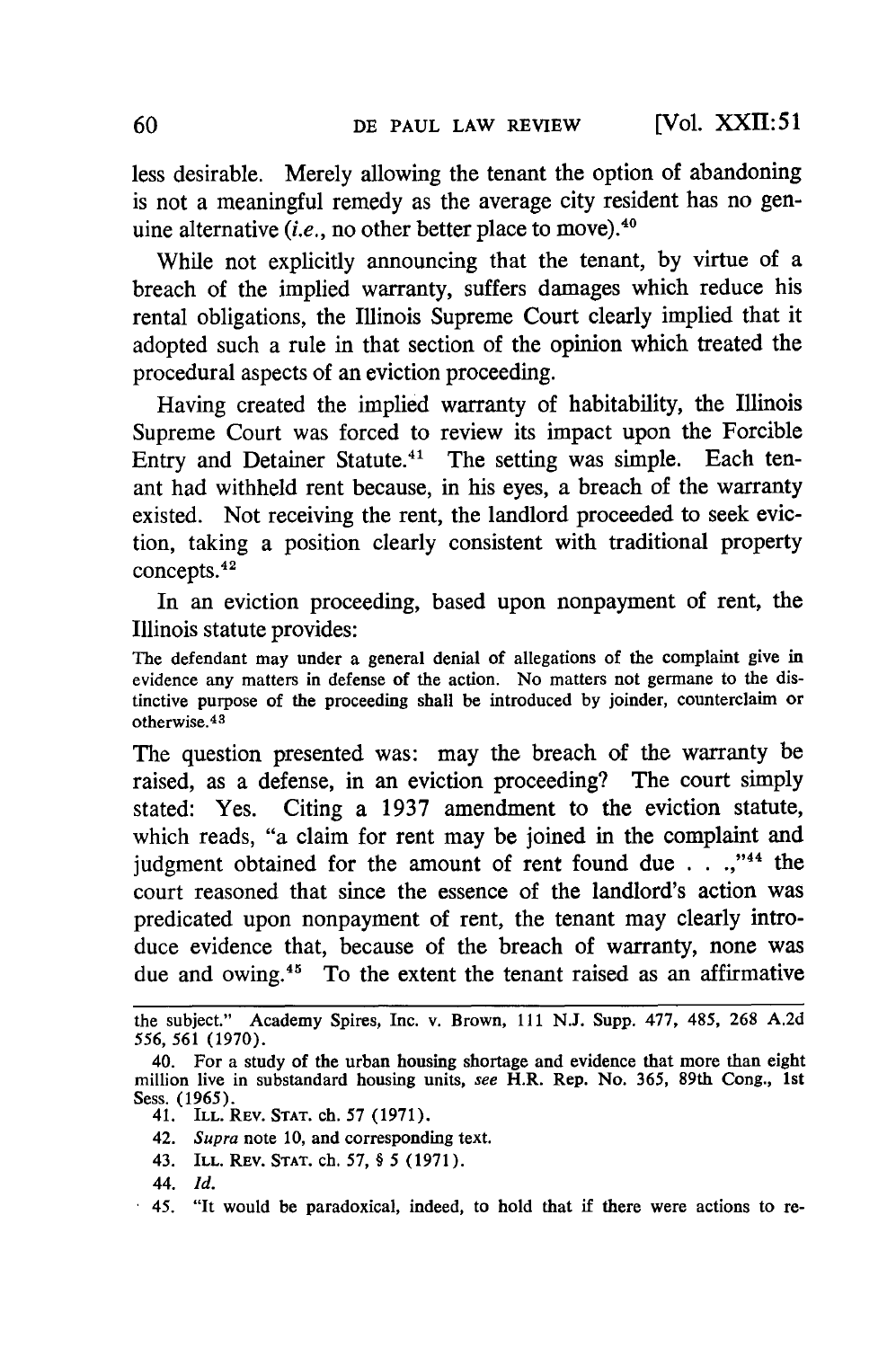#### PROPERTY

defense the breach of express covenants to repair, the court held this nonperformance is germane to an eviction action.<sup>46</sup>

A final point dealt with by the Supreme Court in *Spring v. Little* increased the rights of indigent tenants by making the appellate process more accessible:

[In so far as section 18 of the Forcible Entry and Detainer Act requires the furnishing of bond as a prerequisite to prosecuting an appeal, it is violative of the fourteenth amendment of the Constitution of the United States **....** 47

#### **CONCLUSION**

While *Spring v. Little* takes a major step in correcting substandard urban housing, it represents only the first in what will be a series of cases defining and refining the rights of tenants. Other decisions will undoubtedly be necessary to resolve the principal problem areas left open by the case. Of primary importance are the following questions: 1) What violations of applicable building codes constitute a breach of the warranty? And, 2) when faced with breach, what does the tenant do?

Addressing the latter query, the supreme court made it abundantly clear that breach does not, in and of itself, relieve the tenant of the obligation to pay rent if he retains possession. However, the breach can, to the extent damages are provable, reduce the amount of rent due and owing. **If** a tenant, faced with breach, utilizes a variation of "repair and sue," making the necessary repairs himself, then the damages are established. However, if the tenant lacks the funds to proceed in this way-how does he proceed? It can only be assumed that the tenant should withhold all rent, and when sued for rent or eviction raise the defense of breach and plead ready, will-

**1972]**

cover sums owed for rent, the defendants would be permitted to prove that damages suffered as the result of the plaintiff's breach of warranty equaled or exceeded the rent claimed to be due, and, therefore, that no rent was owed, and at the same time hold that because the plaintiffs seek possession of the premises, to which admittedly, they are not entitled unless rent is due and unpaid after demand, the defendants are precluded from proving that because of the breach of warranty no rent is in fact owed." 50 Ill. 2d at 359, 280 N.E.2d at 213.

<sup>46. &</sup>quot;Insofar as defendants' affirmative defenses alleged the breach of express covenants to repair, they were germane to the issue  $\ldots$  ". 50 Ill. 2d at 359, 280 N.E.2d at 213.

<sup>47. 50</sup> Ill. 2d at 355, 280 N.E.2d at 211.